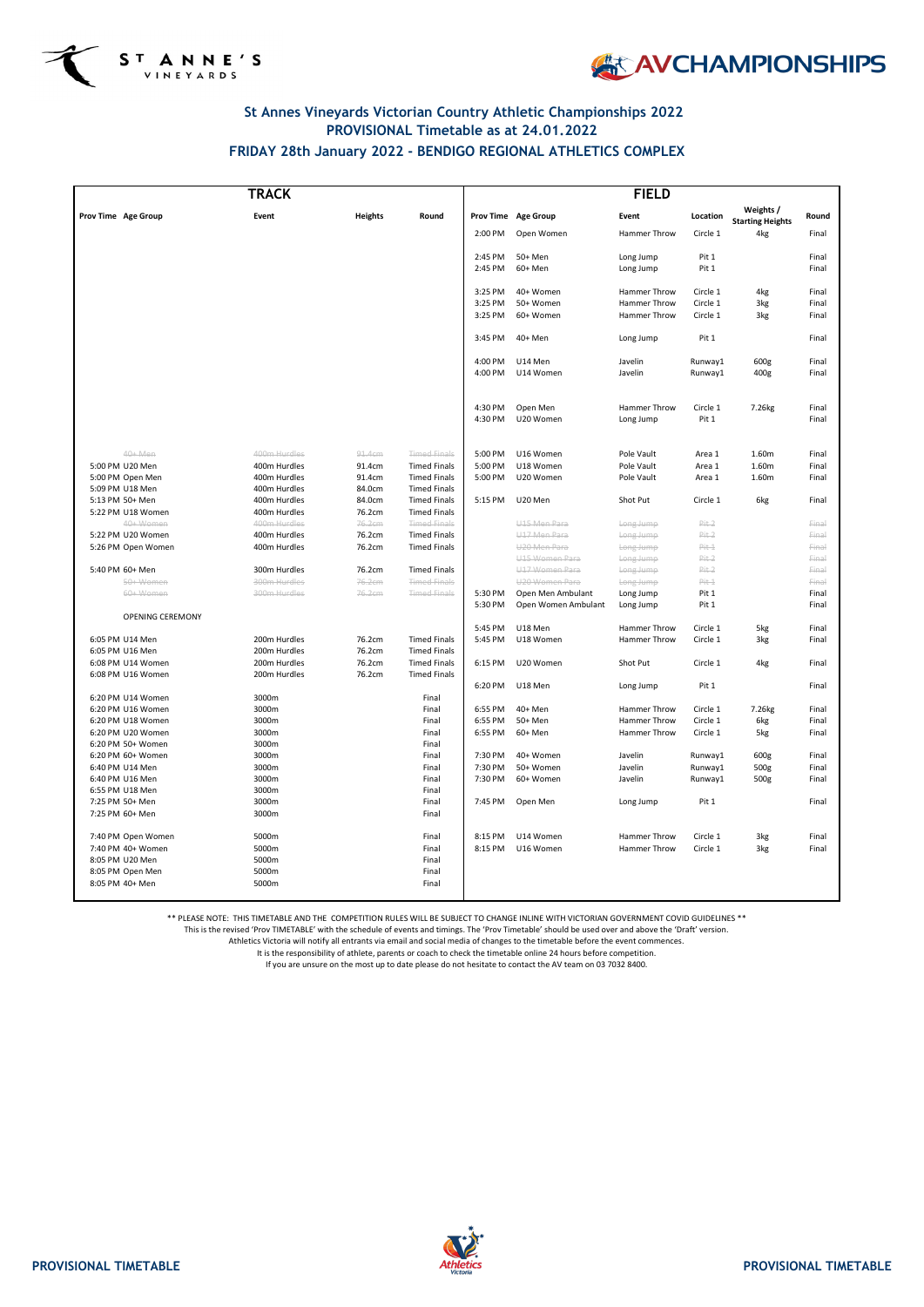



# **St Annes Vineyards Victorian Country Athletic Championships 2022 PROVISIONAL Timetable as at 24.01.2022 SATURDAY 29th January 2022 - BENDIGO REGIONAL ATHLETICS COMPLEX**

| TRACK                                        |                    |                | <b>FIELD</b>                               |                  |                          |                        |          |                                      |       |
|----------------------------------------------|--------------------|----------------|--------------------------------------------|------------------|--------------------------|------------------------|----------|--------------------------------------|-------|
| <b>Prov Time Age Group</b>                   | Event              | <b>Heights</b> | Round                                      | <b>Prov Time</b> | <b>Age Group</b>         | Event                  | Location | Weights /<br><b>Starting Heights</b> | Round |
| 9:00 AM 40+ Women                            | 5000m Walk         |                | Final                                      | 8:45 AM          | 40+ Men                  | High Jump              | Area 1   | 1.25m                                | Final |
| 9:00 AM U20 Women                            | 5000m Walk         |                | Final                                      | 8:45 AM          | 50+ Men                  | High Jump              | Area 1   | 1.10m                                | Final |
| 9:00 AM Open Women                           | 5000m Walk         |                | Final                                      |                  |                          |                        |          |                                      |       |
| 9:00 AM 40+ Men                              | 5000m Walk         |                | Final                                      | 9:00 AM          | U18 Women                | Triple Jump            | Pit 1    |                                      | Final |
| 9:00 AM U20 Men                              | 5000m Walk         |                | Final                                      | 9:00 AM          | U18 Men                  | Shot Put               | Circle 1 | 5kg                                  | Final |
| 9:00 AM Open Men                             | 5000m Walk         |                | Final                                      | 9:00 AM          | U14 Men                  | Hammer Throw           | Circle 1 | 3kg                                  | Final |
| 9:40 AM U16 Women                            | 2000m Steeplechase | 76.2cm         | Final                                      | 9:00 AM          | U16 Men                  | Hammer Throw           | Circle 1 | 4kg                                  | Final |
| 9:40 AM U18 Women                            | 2000m Steeplechase | 76.2cm         | Final                                      | 9:45 AM          | 40+ Men                  | Pole Vault             | Pit 1    | 1.60m                                | Final |
| 9:40 AM 40+ Women                            | 2000m Steeplechase | 76.2cm         | Final                                      | 9:45 AM          | U20 Men                  | Pole Vault             | Pit 1    | 2.60m                                | Final |
| 9:40 AM 50+ Women                            | 2000m Steeplechase | 76.2cm         | Final                                      | 9:45 AM          | 60+ Women                | Shot Put               | Circle 1 | 3kg                                  | Final |
| 9:40 AM 60+ Women                            | 2000m Steeplechase | 76.2cm         | Final                                      | 9:45 AM          | U20 Men                  | Hammer Throw           | Circle 1 | 6kg                                  | Final |
| 9:55 AM U16 Men                              | 2000m Steeplechase | 76.2cm         | Final                                      | 9:45 AM          | U20 Women                | Hammer Throw           | Circle 1 | 4kg                                  | Final |
| 9:55 AM 60+ Men                              | 2000m Steeplechase | 76.2cm         | Final                                      |                  |                          |                        |          |                                      |       |
| 10:10 AM U20 Women                           | 3000m Steeplechase | 76.2cm         | Final                                      | 10:00 AM         | U14 Women                | Triple Jump            | Pit 1    |                                      | Final |
| 10:10 AM Open Women                          | 3000m Steeplechase | 76.2cm         | Final                                      | 10:00 AM         | U14 Men                  | Triple Jump            | Pit 1    |                                      | Final |
| 10:30 AM U18 Men                             | 2000m Steeplechase | 84.0cm         | Final                                      |                  |                          |                        |          |                                      |       |
| 10:45 AM U20 Men                             | 3000m Steeplechase | 91.4cm         | Final                                      | 10:45 AM         | U16 Women                | High Jump              | Area 1   | 1.25m                                | Final |
| 10:45 AM Open Men                            | 3000m Steeplechase | 91.4cm         | Final                                      | 10:45 AM         | U18 Women                | High Jump              | Area 1   | 1.35m                                | Final |
| 10:45 AM 40+ Men                             | 3000m Steeplechase | 91.4cm         | Final                                      | 10:45 AM         | Open Women               | Shot Put               | Circle 3 | 4kg                                  | Final |
| 10:45 AM 50+ Men                             | 3000m Steeplechase | 91.4cm         | Final                                      | 11:00 AM         |                          |                        |          |                                      |       |
| 11:20 AM 50+ Women                           | 3000m Walk         |                | Final                                      |                  | Open Men                 | Triple Jump            | Pit 1    |                                      | Final |
| 11:20 AM U16 Women                           | 3000m Walk         |                | Final                                      |                  | U <sub>15</sub> Men Para | Javelin                | Runway 1 | Various                              | Final |
| 11:20 AM U18 Women                           | 3000m Walk         |                | Final                                      |                  | U17 Men Para             | Javelin                | Runway 1 | Various                              | Final |
| 11:20 AM 50+ Men                             | 3000m Walk         |                | Final                                      |                  | U20 Men Para             | Javelin                | Runway 1 | Various                              | Final |
| 11:20 AM U16 Men                             | 3000m Walk         |                | Final                                      |                  | U15 Women Para           | Javelin                | Runway 1 | Various                              | Final |
| 11:20 AM U18 Men                             | 3000m Walk         |                | Final                                      |                  | U20 Women Para           | Javelin                | Runway 1 | Various                              | Final |
|                                              |                    |                |                                            | 11:15 AM         | Open Men Seated          | Javelin                | Circle 3 | Various                              | Final |
| 12:00 PM U14 Women                           | 100m               |                | <b>Timed Finals</b>                        | 11:15 AM         | Open Women Seated        | Javelin                | Circle 3 | Various                              | Final |
| 12:03 PM U14 Men                             | 100m               |                | <b>Timed Finals</b>                        | 11:15 AM         | U17 Women Para           | Javelin                | Runway 1 | Various                              | Final |
| 12:06 PM U16 Women                           | 100m               |                | <b>Timed Finals</b>                        | 11:15 AM         | Open Women Ambulant      | Javelin                | Runway 1 | Various                              | Final |
| 12:12 PM U16 Men                             | 100m               |                | <b>Timed Finals</b>                        | 11:15 AM         | Open Men Ambulant        | Javelin                | Runway 1 | Various                              | Final |
| U <sub>15</sub> Women Para                   | 100m               |                | <b>Timed Finals</b>                        | 11:15 AM         | 60+ Men                  | <b>Discus</b>          | Circle 1 | 1kg                                  | Final |
| U17 Women Para<br>U <sub>20</sub> Women Para | 100m<br>100m       |                | <b>Timed Finals</b><br><b>Timed Finals</b> | 11:45 AM         | U18 Men                  | Triple Jump            | Pit 1    |                                      | Final |
| 12:18 PM 60+ Women                           | 100m               |                | <b>Timed Finals</b>                        |                  |                          |                        |          |                                      |       |
| 12:21 PM 50+ Women                           | 100m               |                | <b>Timed Finals</b>                        | 12:00 PM         | U16 Men                  | Shot Put               | Circle 1 | 4kg                                  | Final |
| 12:24 PM 40+ Women                           | 100m               |                | <b>Timed Finals</b>                        | 12:00 PM         | 40+ Men                  | Shot Put               | Circle 1 | 7.26 <sub>kg</sub>                   | Final |
| 12:27 PM U18 Women                           | 100m               |                | <b>Timed Finals</b>                        |                  |                          |                        |          |                                      |       |
| 12:36 PM U18 Men                             | 100m               |                | <b>Timed Finals</b>                        | 12:15 PM         | 50+ Men                  | <b>Discus</b>          | Circle 1 | 1kg                                  | Final |
| 12:48 PM U20 Women                           | 100m               |                | <b>Timed Finals</b>                        |                  |                          |                        |          |                                      |       |
| 12:54 PM U20 Men                             | 100m               |                | <b>Timed Finals</b>                        |                  |                          |                        |          |                                      |       |
| U <sub>15</sub> Men Para                     | 100m               |                | <b>Timed Finals</b>                        | 12:45 PM         | Open Women               | Triple Jump            | Pit 1    |                                      | Final |
| U17 Men Para                                 | 100m               |                | <b>Timed Finals</b>                        | 12:45 PM         | U20 Women                | Triple Jump            | Pit 1    |                                      | Final |
| U <sub>20</sub> Men Para                     | 100m               |                | <b>Timed Finals</b>                        | 12:45 PM         | U16 Women                | Javelin                | Runway 1 | 500g                                 | Final |
| 1:00 PM Open Women Ambulant                  | 100m               |                | <b>Timed Finals</b>                        |                  |                          |                        |          |                                      |       |
| 1:00 PM Open Men Ambulant                    | 100m               |                | <b>Timed Finals</b>                        | 1:00 PM          | 60+ Men                  | High Jump<br>High Jump | Area 1   | 1.10 <sub>m</sub>                    | Final |
| 1:03 PM 60+ Men<br>1:06 PM 50+ Men           | 100m<br>100m       |                | <b>Timed Finals</b><br><b>Timed Finals</b> | 1:00 PM          | U14 Men                  |                        | Area 1   | 1.10m                                | Final |
| 1:09 PM 40+ Men                              | 100m               |                | <b>Timed Finals</b>                        |                  |                          |                        |          |                                      |       |
| Open Women Wheelchair                        | 100m               |                | <b>Timed Finals</b>                        | 1:15 PM          | U18 Men                  | <b>Discus</b>          | Circle 1 | 1.5 <sub>kg</sub>                    | Final |
| Open Men Wheelchair                          | 100m               |                | <b>Timed Finals</b>                        |                  |                          |                        |          |                                      |       |
| 1:12 PM Open Women                           | 100m               |                | <b>Timed Finals</b>                        |                  |                          |                        |          |                                      |       |
| 1:21 PM Open Men                             | 100m               |                | <b>Timed Finals</b>                        |                  |                          |                        |          |                                      |       |
|                                              |                    |                |                                            |                  |                          |                        |          |                                      |       |

# **MORNING SESSION**

\*\* PLEASE NOTE: THIS TIMETABLE AND THE COMPETITION RULES WILL BE SUBJECT TO CHANGE INLINE WITH VICTORIAN GOVERNMENT COVID GUIDELINES \*\*

This is the revised 'Prov TIMETABLE' with the schedule of events and timings. The 'Prov Timetable' should be used over and above the 'Draft' version.

Athletics Victoria will notify all entrants via email and social media of changes to the timetable before the event commences.

It is the responsibility of athlete, parents or coach to check the timetable online 24 hours before competition.



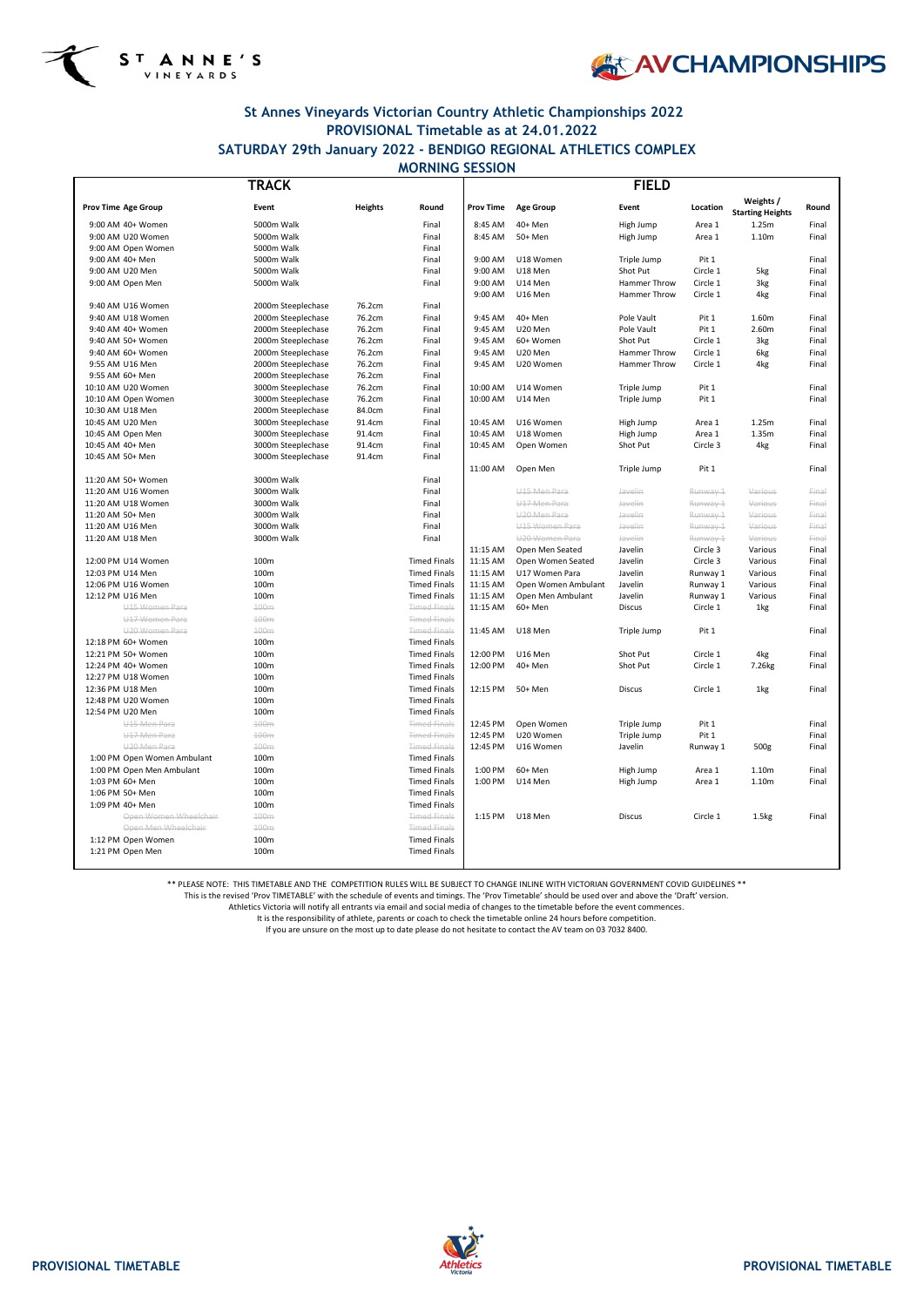



# **St Annes Vineyards Victorian Country Athletic Championships 2022 PROVISIONAL Timetable as at 24.01.2022 SATURDAY 29th January 2022 - BENDIGO REGIONAL ATHLETICS COMPLEX**

### **Prov Time Age Group Event Heights Round Prov Time Age Group Event Location Weights / Starting Heights Round** 2:45 PM 40+ Women Triple Jump Pit 1 Final 2:45 PM 50+ Women Triple Jump Pit 1 Final 2:45 PM 60+ Women Triple Jump Pit 1 Final 2:45 PM Open Men Discus Circle 1 2kg Final 3:15 PM U14 Women 400m Timed Finals 2:45 PM 60+ Men Shot Put Circle 1 5kg Final 3:19 PM U14 Men 100 PM U14 Men 100 PM 400m 3:23 PM U16 Women 400m Timed Finals 3:00 PM Open Men High Jump Area 1 1.45m Final 3:31 PM U16 Men 400m Timed Finals 3:00 PM U20 Men High Jump Area 1 1.45m Final U15 Women Para **ADD ANGER ANG THE CONTACT METER CONTACT A**rea 1 2.20m Final POLE Vault Area 1 2.20m Final U17 Women Para 200 and 400 m 400 m and the U17 Women Para 3 and 400 m and 400 m and 5 and 5 and 5 and 5 and 5 and 5 and 5 and 5 and 5 and 5 and 5 and 5 and 5 and 5 and 5 and 5 and 5 and 5 and 5 and 5 and 5 and 5 and 5 and U20 Women Para **400m** 400m **Timed Finals** 3:35 PM U18 Women 400m Timed Finals 3:45 PM 50+ Men Triple Jump Pit 1 Final 3:43 PM U18 Men 400m Timed Finals 3:45 PM 60+ Men Triple Jump Pit 1 Final U15 Men Para 400m Timed Finals 3:45 PM 40+ Women Shot Put Circle 1 4kg Final U17 Men Para 400m Timed Finals 3:45 PM 50+ Women Shot Put Circle 1 3kg Final U20 Men Para 400m Timed Finals 3:45 PM U14 Men Shot Put Circle 1 3kg Final 3:51 PM U20 Women 400m Timed Finals 3:55 PM U20 Men 400m Timed Finals 4:00 PM Open Women Discus Circle 1 1kg Final Open Women Wheelchair 400m Timed Finals Open Men Wheelchair and A00m **And State Communist Communist Communist A:30 PM U16 Women** Triple Jump Pit 1 Final 4:07 PM 60+ Women 400m Timed Finals 4:11 PM 50+ Women 400m Timed Finals 4:45 PM 40+ Women High Jump Area 1 1.05m Final 4:15 PM 40+ Women 400m Timed Finals 4:45 PM 50+ Women High Jump Area 1 1.05m Final 4:15 PM Open Women Ambulant 400m **Area 1** 400m Timed Finals | 4:45 PM 60+ Women High Jump Area 1 1.00m Final 4:19 PM 60+ Men 400m Timed Finals 4:45 PM U14 Women High Jump Area 1 1.05m Final 4:23 PM 50+ Men 400m Timed Finals 4:27 PM 40+ Men 400m Timed Finals 5:15 PM Open Men Pole Vault Area 1 2.60m Final 4:27 PM Open Men Ambulant 400m Timed Finals Open Women Seated Shot Put Circle 3 Various Final **4:31 PM Open Women 400m 400m Timed Finals** U15 Men Para Shot Put Circle 3 Various Final 4:39 PM Open Men 400m Timed Finals U17 Men Para Shot Put Circle 3 Various Final U20 Men Para Shot Put Circle 3 Various Final 5:00 PM U14 Women 1500m Timed Finals U15 Women Para Shot Put Circle 3 Various Final 5:07 PM U16 Women 1500m Timed Finals U20 Women Para Shot Put Circle 3 Various Final 5:14 PM U14 Men 1500m 1500m 1500m Stated Shot Put Circle 3 Various Finals Finals Stated Shot Put Circle 3 Various Final 5:21 PM U16 Men 1500m 1500m 1500m St.15 PM U17 Women Para Shot Put Circle 3 Various Final Shot Put Circle 3 Various Final U15 Women Para 1500m 1500m 1500m Timed Finals 15:15 PM Open Women Ambulant Shot Put Circle 3 Various Final U17 Women Para 1500m 1500m 1500m Timed Finals 5:15 PM Open Men Ambulant Shot Put Circle 3 Various Final U20 Women Para 1500m Timed Finals 5:35 PM U18 Men 1500m 1500m 1500m – Timed Finals 15:30 PM U18 Women Discus Circle 1 1kg Final U15 Men Para 1500m Timed Finals 5:30 PM 60+ Men Javelin Runway 1 600g Final U17 Men Para 2000 1500m 1500m 1500m 1500m 1600m 1600m 1600m 1600m 1600m 1600m 1600m 1600m 1600m 1600m 1600m 160 U20 Men Para 1500m tahun 1500m terbada dari kecamatan Sejaratan Sejaratan Sejaratan Sejaratan Sejarah Timed Finals 5:49 PM U18 Women 1500m Timed Finals 6:00 PM U16 Men Triple Jump Pit 1 Final 5:56 PM U20 Women 1500m Timed Finals 6:03 PM U20 Men 1500m 1500m 16:03 PM U20 Men 1500m 1500m Communist Communist Communist Communist Communist Communist Communist Communist Communist Communist Communist Communist Communist Communist Communist Communist Commu 6:10 PM Open Women Ambulant 1500m Timed Finals 6:15 PM U20 Women High Jump Area 1 1.35m Final Open Women Wheelchair 1500m 1500m 1500m Timed Finals Open Men Wheelchair **1500m** 1500m 1500m Timed Finals Open Men Ambulant 1500m 1500m 1500m Timed Finals **6:30 PM U14 Men Discus Circle 1 1kg Final** 6:17 PM 60+ Women 1500m 1500m Timed Finals | 6:30 PM U14 Women Discus Circle 1 1kg Final 6:17 PM 50+ Women 1500m 1500m 1500m Timed Finals 16:30 PM 50+ Men Javelin Runway 1 700g Final 6:17 PM 40+ Women 1500m Timed Finals 6:24 PM 60+ Men 1500m Timed Finals 6:24 PM 50+ Men 1500m 1500m 1500m Timed Finals 6:45 PM 40+ Men Triple Jump Pit 1 Final 6:24 PM 40+ Men 1500m 1500m 1500m Timed Finals 6:45 PM U20 Men Triple Jump Pit 1 Final 6:31 PM Open Women 1500m 1500m 1500m 6:38 PM Open Men 1500m Timed Finals 6:55 PM U14 Women 1500m Walk Final Final 7:00 PM Open Men Shot Put Circle 3 7.26kg Final 6:55 PM U14 Men 1500m Walk 1500m Walk Final 6:55 PM 60+ Women 1500m Walk 1500m Walk Final 17:15 PM U16 Men High Jump Area 1 1.30m Final 6:55 PM 60+ Men 1500m Walk Final Politics of the Multimateur of the Men High Jump Area 1 1.45m Final U14 Women 4x100m Relay Timed Finals 7:30 PM U18 Women Javelin Runway 1 500g Final **TRACK FIELD AFTERNOON SESSION**

7:30 PM U16 Women 4x100m Relay 4x100m Relay Timed Finals 7:35 PM U18 Women 4x100m Relay Timed Finals 7:45 PM U16 Men Discus Circle 1 1kg Final

| 7:40 PM U20 Women  | 4x100m Relay | <b>Timed Finals</b> | 7:45 PM | U20 Men | <b>Discus</b> | Circle 1 | 1.75kg | Final |
|--------------------|--------------|---------------------|---------|---------|---------------|----------|--------|-------|
| 7:45 PM U14 Men    | 4x100m Relay | <b>Timed Finals</b> |         |         |               |          |        |       |
| 7:45 PM U16 Men    | 4x100m Relay | <b>Timed Finals</b> |         |         |               |          |        |       |
| 7:45 PM U20 Men    | 4x100m Relay | <b>Timed Finals</b> |         |         |               |          |        |       |
| 7:50 PM U18 Men    | 4x100m Relay | <b>Timed Finals</b> |         |         |               |          |        |       |
| 8:00 PM 60+ Women  | 4x100m Relay | <b>Timed Finals</b> |         |         |               |          |        |       |
| 8:00 PM 50+ Women  | 4x100m Relay | <b>Timed Finals</b> |         |         |               |          |        |       |
| 8:00 PM 40+ Women  | 4x100m Relay | <b>Timed Finals</b> |         |         |               |          |        |       |
| 8:05 PM 60+ Men    | 4x100m Relay | <b>Timed Finals</b> |         |         |               |          |        |       |
| 8:05 PM 50+ Men    | 4x100m Relay | <b>Timed Finals</b> |         |         |               |          |        |       |
| 8:05 PM 40+ Men    | 4x100m Relay | <b>Timed Finals</b> |         |         |               |          |        |       |
| 8:10 PM Open Women | 4x100m Relay | <b>Timed Finals</b> |         |         |               |          |        |       |
| 8:20 PM Open Men   | 4x100m Relay | <b>Timed Finals</b> |         |         |               |          |        |       |
|                    |              |                     |         |         |               |          |        |       |

\*\* PLEASE NOTE: THIS TIMETABLE AND THE COMPETITION RULES WILL BE SUBJECT TO CHANGE INLINE WITH VICTORIAN GOVERNMENT COVID GUIDELINES \*\*

This is the revised 'Prov TIMETABLE' with the schedule of events and timings. The 'Prov Timetable' should be used over and above the 'Draft' version.

Athletics Victoria will notify all entrants via email and social media of changes to the timetable before the event commences.

It is the responsibility of athlete, parents or coach to check the timetable online 24 hours before competition.